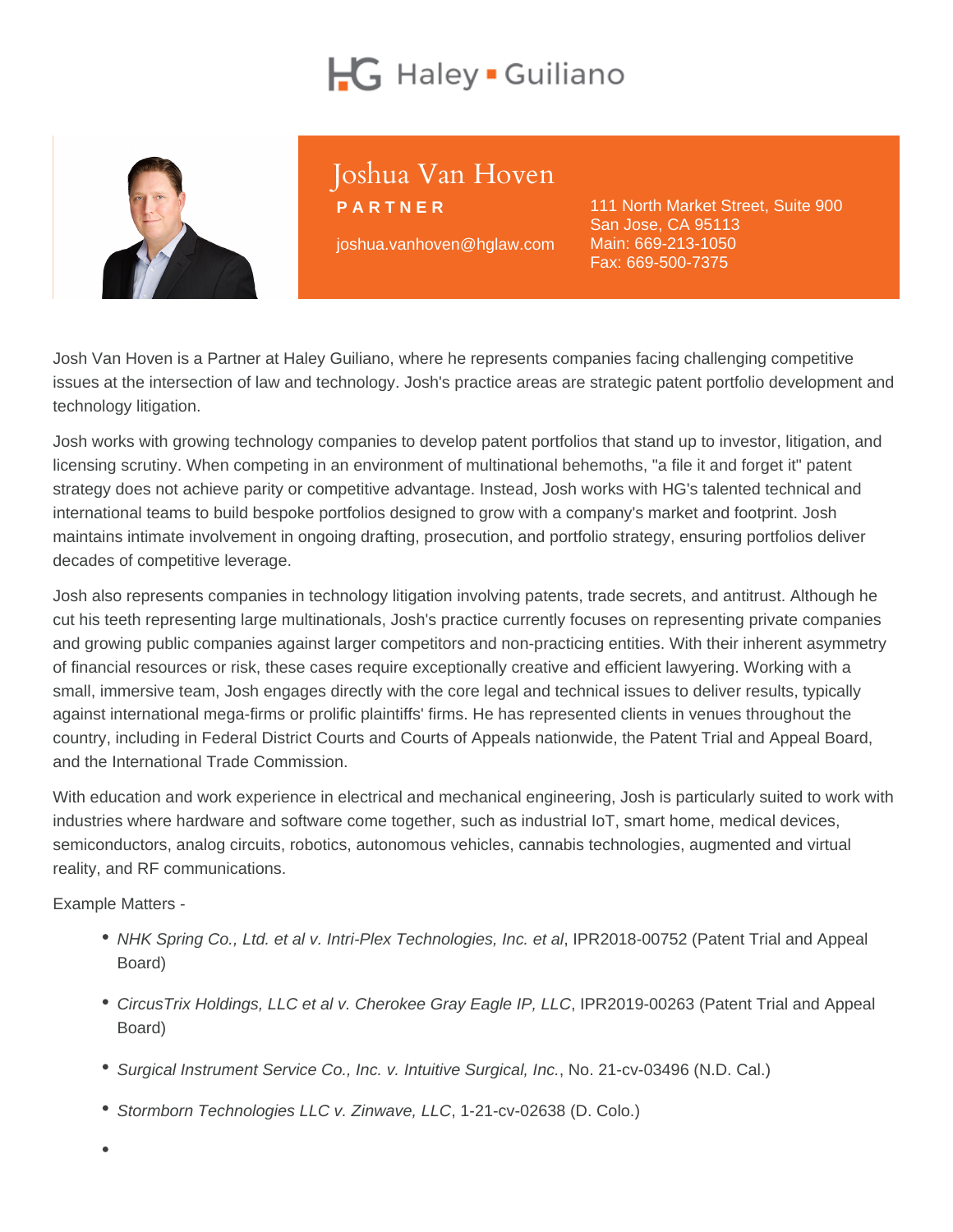Lab2Fab LLC v. Cafe X Technologies, No. CGC-21-593117 (S.F. Super.)

- **Special Master in Datatrak Int'l Inc. v. Medidata Solutions, Inc., 11-cv-00458 (N.D. Ohio)**
- In re Microelectromechanical Systems MEMs Devices and Products Containing Same, 337-TA-876 (International Trade Commission)
- Cherokee Gray Eagle IP, LLC et al v. CircusTrix, LLC et al, 6-18-cv-00356 (M.D. Fl.)
- Cherokee Gray Eagle IP, LLC et al v. Rockin' Jump, LLC et al, 0-18-cv-60502 (S.D. Fl.)
- RR Donnelley & Sons Company v. Canon Inc. et al, 1-20-cv-02115 (N.D. IIl.)
- Olivistar, LLC v. Logitech, Inc., 2-14-cv-00533 (E.D. Tex.)
- InvenSense, Inc. v. STMicroelectronics, Inc., 2-13-cv-00405 (E.D. Tex.)
- Progressive Casualty Insurance Company v. Liberty Mutual Insurance Co. et al, 1-11-cv-00082 (N.D. Ohio)
- In re Gaming and Entertainment Consoles, Related Software, and Components Thereof, 337-TA-752 (International Trade Commission)
- Vederi, LLC v. Google LLC, 2-10-cv-07747 (C.D. Cal.)
- Tria Beauty, Inc. v. Radiancy, Inc., 3:2010-cv-05030 (N.D. Cal.)
- Progressive Casualty Insurance Company v. Liberty Mutual Insurance Company et al, 1-10-cv-01370 (N.D. Ohio)
- In re Wireless Communication System Server Software, Wireless Handheld Devices and Battery Packs, 337-TA-706 (International Trade Commission)
- Motorola Inc. v. Research Motion Limited et al, 1-10-cv-00457 (N.D. Ill.)
- Stambler v. QVC, Inc. et al, 2-09-cv-00310 (E.D. Tex.)
- Eolas Technologies Incorporated v. Google LLC et al, 6-09-cv-00446 (E.D. Tex.)
- Bender v. Linear Corporation, 4-09-cv-01154 (N.D. Cal.)
- ePrize, LLC v. Applied Interact, LLC, 4-07-cv-14338 (E.D. Mich.)
- OPTi, Inc. v. Advanced Micro Devices, Inc., et al, 2-07-cv-00278 (E.D. Tex.)
- Roll Rite Corp. v. Automated Integrated Sys., No. 05-1366 (6th Cir.)
- Roll Rite Corporation v. Automated Integrated Systems, Inc., 4:04-cv-00015-RHB (W.D. Mich.)
- Tower Automotive Products Company, Inc. v. Lamb Technicon Body and Assembly Systems, No. 02- 02414-CK (Mich. Dist.)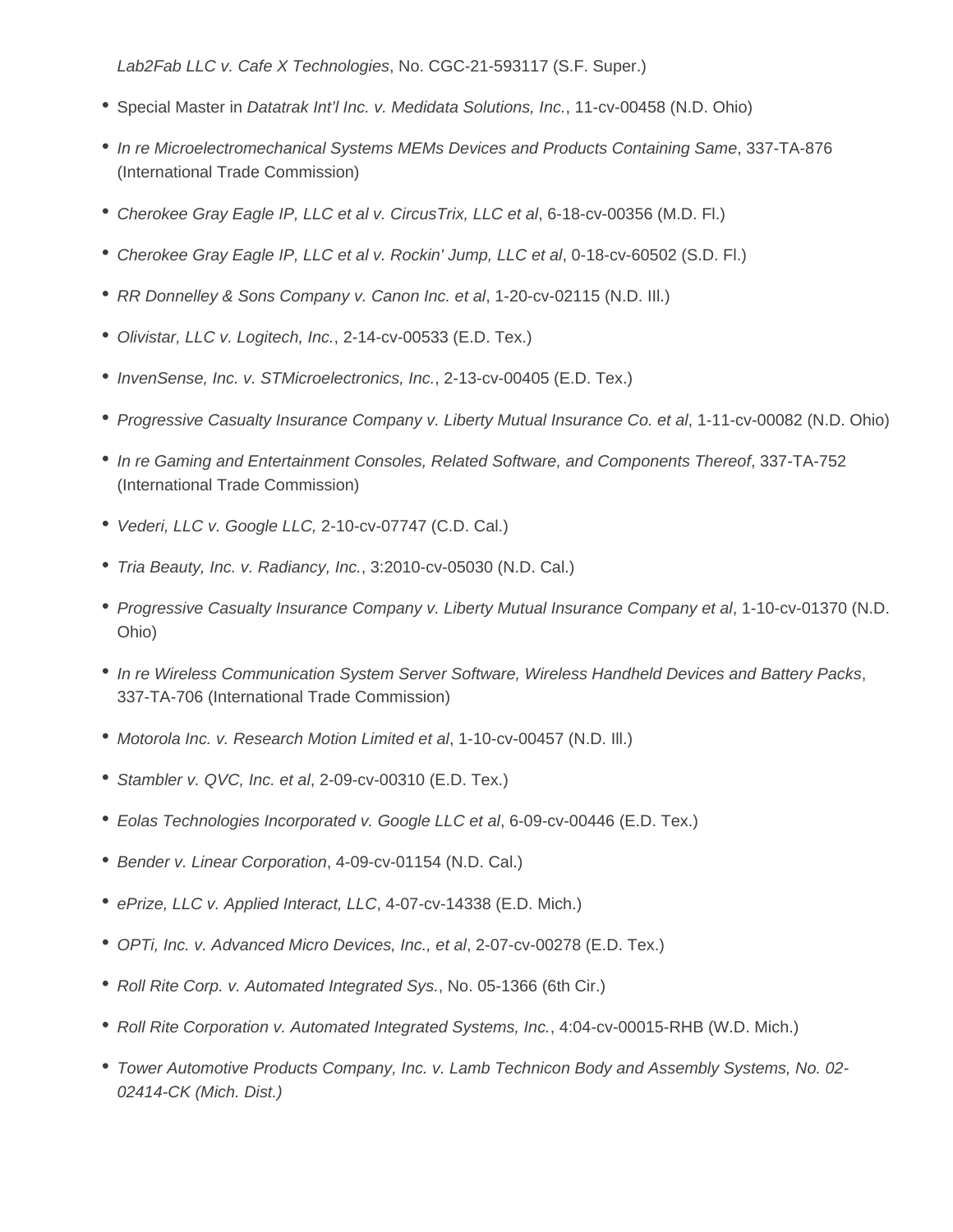## Related Practice Areas

- [Litigation and Litigation Support](https://www.hglaw.com/practice-areas/contested-proceedings/litigation-support/)
- [USPTO Post-Grant Proceedings](https://www.hglaw.com/practice-areas/contested-proceedings/uspto-post-grant-proceedings/)
- [Alternative Dispute Resolution](https://www.hglaw.com/practice-areas/contested-proceedings/alternative-dispute-resolution/)
- [Contested Proceedings](https://www.hglaw.com/practice-areas/contested-proceedings/)
- [Trade Secrets](https://www.hglaw.com/practice-areas/trade-secrets/)

## Related Industries

- [Mechanical and Industrial Devices](https://www.hglaw.com/industries/mechanical-industrial-devices/)
- [Electronic Hardware](https://www.hglaw.com/industries/electronic-hardware/)
- [Semiconductor Devices and Materials](https://www.hglaw.com/industries/semiconductors-devices-materials/)
- [Consumer Products](https://www.hglaw.com/industries/consumer-products/)
- [Medical Devices](https://www.hglaw.com/industries/medical-devices/)

#### Bar Admissions

- California
- Illinois
- Michigan
- U.S. Patent and Trademark Office
- U.S. District Court for the Northern District of California
- U.S. District Court for the Southern District of California
- U.S. District Court for the Central District of California
- U.S. District Court for the District of Colorado
- U.S. District Court for the Northern District of Illinois
- U.S. District Court for the Western District of Michigan
- U.S. District Court for the Eastern District of Michigan
- U.S. District Court for the Northern District of Ohio
- U.S. District Court for the Eastern District of Texas
- U.S. Court of Appeals for the Sixth Circuit
- U.S. Court of Appeals for the Ninth Circuit
- U.S. Court of Appeals for the Federal Circuit

### Publications

"Building an IP Strategy: IP as Investment" - Yes Business Can: Start Up, Scale Up, Go Global https://www.hglaw.com/news-insights/ip-investment/

"United States Q&A" - IAM Global Patent Litigation Guide 2021 - https://www.hglaw.com/news-insights/hg-partnerspublish-a-qa-on-united-states-patent-litigation-in-the-iam-global-patent-litigation-guide-2021/

# Professional Activies

#### CLERKSHIP

• Honorable Patricia A. Gaughan, U.S. District Court for the Northern District of Ohio